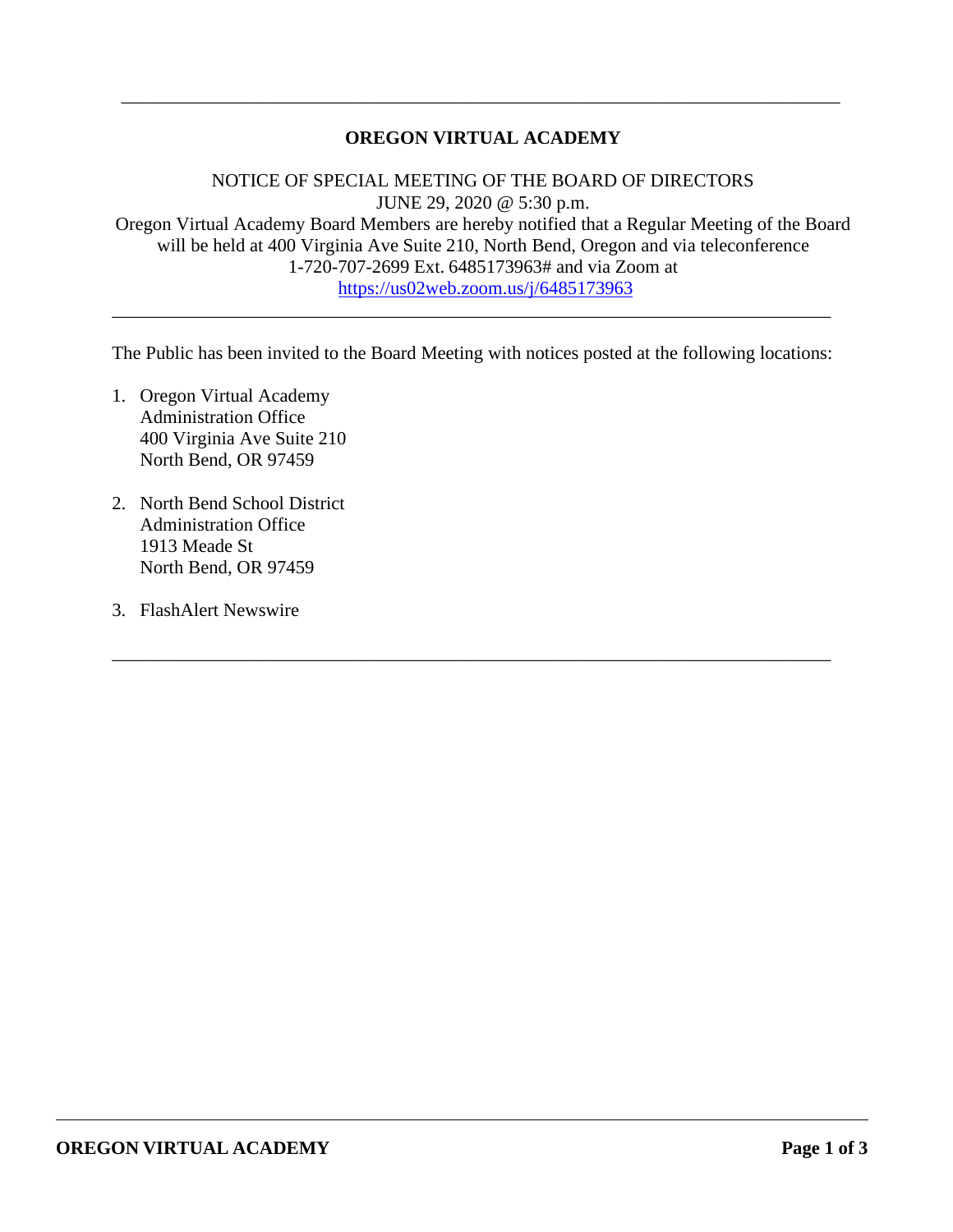### **AGENDA SPECIAL MEETING AGENDA**

## **BOARD OF DIRECTORS OREGON VIRTUAL ACADEMY**

**Monday, June 29, 2019 5:30 p.m.** ORVA Office 400 Virginia Ave Suite 210 North Bend, OR 97459

# **INSTRUCTIONS FOR PRESENTATIONS TO THE BOARD BY PARENTS AND CITIZENS**

The Oregon Virtual Academy welcomes your participation at the School's Board meetings. The purpose of a public meeting of the Board of Directors is to conduct the affairs of the School in public. We are pleased that you are in attendance and hope that you will visit these meetings often. Your participation assures us of continuing community interest in our School. To assist you in the ease of speaking/participating in our meetings, the following guidelines are provided.

- 1. Agendas are available to all audience members at the door to the meeting or by requesting the agenda from School Officials (541-751-8060).
- 2. The "Public Comment" portion is set aside for members of the audience to raise issues that are not specifically on the agenda. These presentations are limited to three (3) minutes and total time allotted to non-agenda items will not exceed fifteen (15) minutes. The Board may give direction to staff to respond to your concern or you may be offered the option of returning with a citizen-requested item.
- 3. When addressing the Board, speakers are requested to stand, to state their name and address, and to adhere to the time limits set forth.
- 4. Citizens may request that a topic related to school business be placed on a future agenda by submitting a written request at least seventy-two (72) hours in advance of any regular meeting. Once such an item is properly placed on the agenda, the Board can respond, interact, and act upon the item.